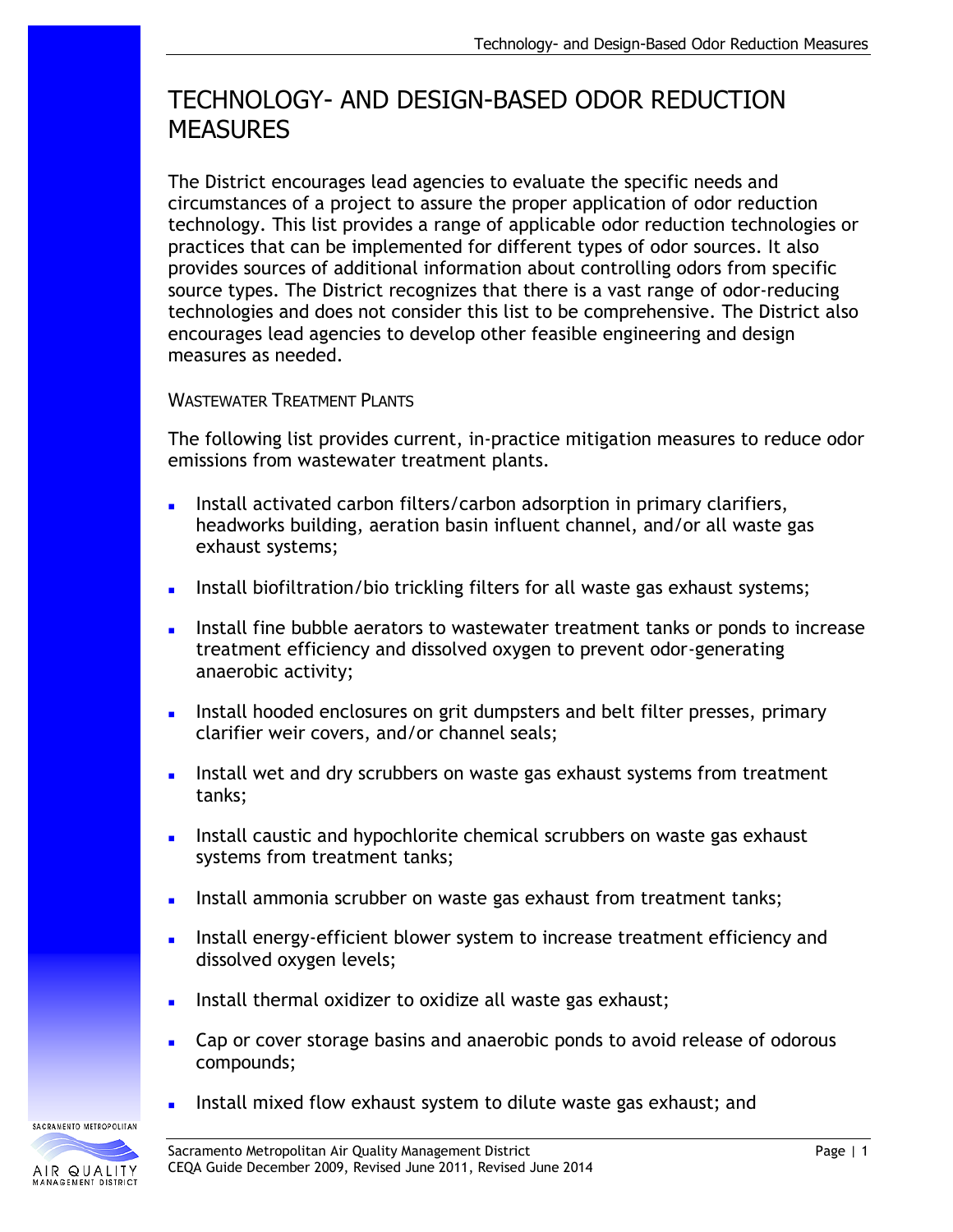Install [SolarBee](http://www.solarbee.com/) or similar technologies on storage basins and lagoons and anaerobic ponds to avoid fugitive release of odorous compounds.

**Sources** 

Bleth, J. 2009 [\(January\). Odor Barrier Goes the Distance.](http://www.wwdmag.com/Odor-Barrier-Goes-the-Distance-article9995) *Water & Wastes Digest* [49\(1\).](http://www.wwdmag.com/Odor-Barrier-Goes-the-Distance-article9995)

Bleth, J., and Knud-Hansen, C. [F. 2007 \(April 3\). The Potential of Solar-Powered](http://www.environmental-expert.com/resultEachArticle.aspx?cid=7817&codi=12702&level=7&idproducttype=6%3e)  [Water Circulators to Help Solve Serious Water and Energy Problems in the U.S.](http://www.environmental-expert.com/resultEachArticle.aspx?cid=7817&codi=12702&level=7&idproducttype=6%3e)

Gans, C. 2004 (March). Exhausting Odors. *Water & Wastewater News*.

Harshman, V. 2006 (July). Nowhere to Hide. *Water & Wastewater News*.

Hoover, M. 2008 (January). Scrubbing Out Odor. *Water & Wastes Digest* (48)1.

[IDS-Environment: The Information Resource for Environment Industry. Air Pollution](http://www.ids-environment.com/environment/us/kono_kogs/air_pollution_control_equipment/568_0/b_supplier.html)  [Control Equipment Solutions: Thermal Oxidizers and Catalytic Oxidizers.](http://www.ids-environment.com/environment/us/kono_kogs/air_pollution_control_equipment/568_0/b_supplier.html)

Integra Engineering. Odor Control. (NOTE: Dewberry acquired Integra Engineering November 2010, eliminating this reference link.)

[Tetley, P. A. 2001 \(September\). Managing Wastewater Treatment Odors: Mitigating](http://www.strobicair.com/pdf/ChemProc9_01.pdf)  [Odors through Exhaust Dilution.](http://www.strobicair.com/pdf/ChemProc9_01.pdf) *Chemical Processing*.

U.S. [Environmental Protection Agency. 1999 \(September\).](http://h2o.ehnr.state.nc.us/tacu/documents/finebubbleaer.pdf) *Wastewater Technology [Fact Sheet: Fine Bubble Aeration](http://h2o.ehnr.state.nc.us/tacu/documents/finebubbleaer.pdf)*. Washington, D.C.

[Water Environment Research Foundation. 2003.](http://books.google.com/books?id=R_zqTT1KujgC&dq=achieved+in+practice+odor+mitigation&source=gbs_summary_s&cad=0) *Identifying and Controlling [Municipal Wastewater Odor: Phase I, Literature Search and Review](http://books.google.com/books?id=R_zqTT1KujgC&dq=achieved+in+practice+odor+mitigation&source=gbs_summary_s&cad=0)*. Water [Environment Federation. IWA Publishing, London, UK.](http://books.google.com/books?id=R_zqTT1KujgC&dq=achieved+in+practice+odor+mitigation&source=gbs_summary_s&cad=0)

Zabrocki, J., and Larson, P. L. Green Wastewater Treatment Plant combats excessive blower energy usage. Green Water Systems.

LANDFILL/RECYCLING/COMPOSTING FACILITIES

The following list provides current, in-practice mitigation measures and management practices for landfills, recycling facilities, and composting facilities.

- Install a passive gas collection system within the facility;
- Install an active gas collection system within the facility;
- Install a flare for treatment of methane gas prior to release;
- Install vegetation growth on landfill to cover intermediate and final portions of a landfill;

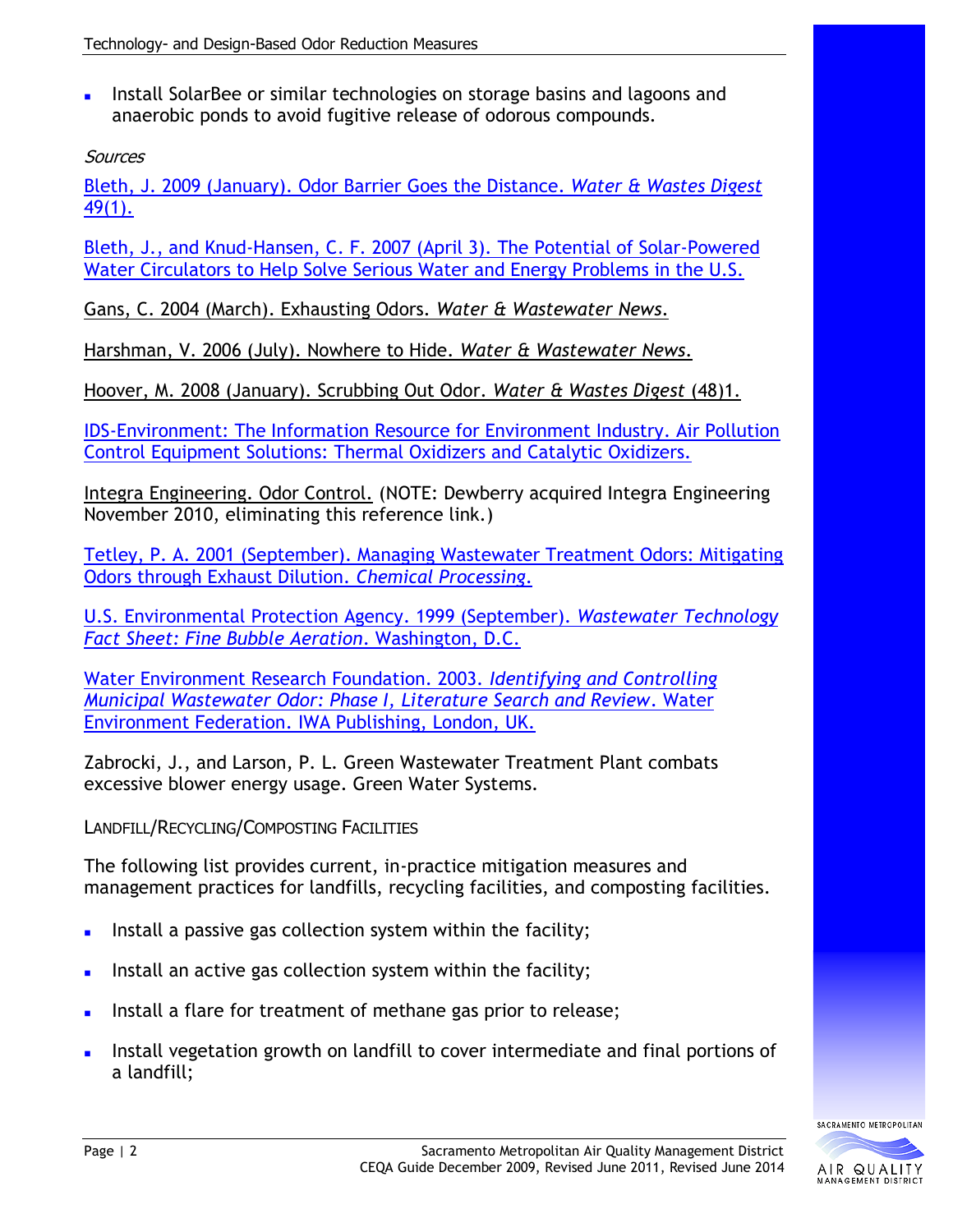- Install a cover/cap on the landfill/recycling/compost facility that can be used to cover landfill/recycling/compost piles daily after operations cease;
- Apply an odor neutralizing spray to landfill or compost pile each day after operations cease;
- Install a negative and/or positive aeration system for compost facilities to control moisture and temperature and provide oxygen for microbial decomposition; and
- Determine the appropriate frequency of turning and mixing of compost piles, which may be a function of ambient temperature.

[Agency for Toxic Substances and Disease Registry. 2001.](http://www.atsdr.cdc.gov/HAC/landfill/PDFs/Landfill_2001_ch5.pdf) *Landfill Gas Primer – An [Overview for Environmental Health Professionals.](http://www.atsdr.cdc.gov/HAC/landfill/PDFs/Landfill_2001_ch5.pdf)* Chapter 5, Landfill Gas Control [Measures. Atlanta, GA.](http://www.atsdr.cdc.gov/HAC/landfill/PDFs/Landfill_2001_ch5.pdf)

[California Integrated Waste Management Board. 2008. Climate Change and Solid](http://www.ciwmb.ca.gov/climate/Landfills/default.htm)  [Waste Management: Landfill Methane Capture Strategy.](http://www.ciwmb.ca.gov/climate/Landfills/default.htm)

#### PETROLEUM REFINERIES

The following list provides current, in-practice mitigation measures for petroleum refinery facilities.

- Install water injection system to hydrocracking process;
- Install a vapor recovery system in loading and unloading areas and for influent treatment areas;
- Inject masking odorants into process streams;
- Install flare meters and controls for process gas exhaust; and
- Install SolarBee for aerated ponds.

#### **Sources**

Industrial WaterWorld. 2005 (November). *Wastewater Circulators Solve Noxious Odors at Shell Oil Martinez Refinery*.

## CHEMICAL PLANTS

The following list provides current, in-practice mitigation measures for chemical plants.

- Install wet scrubbers to treat process gas exhaust;
- Install catalytic oxidation to treat process gas exhaust;

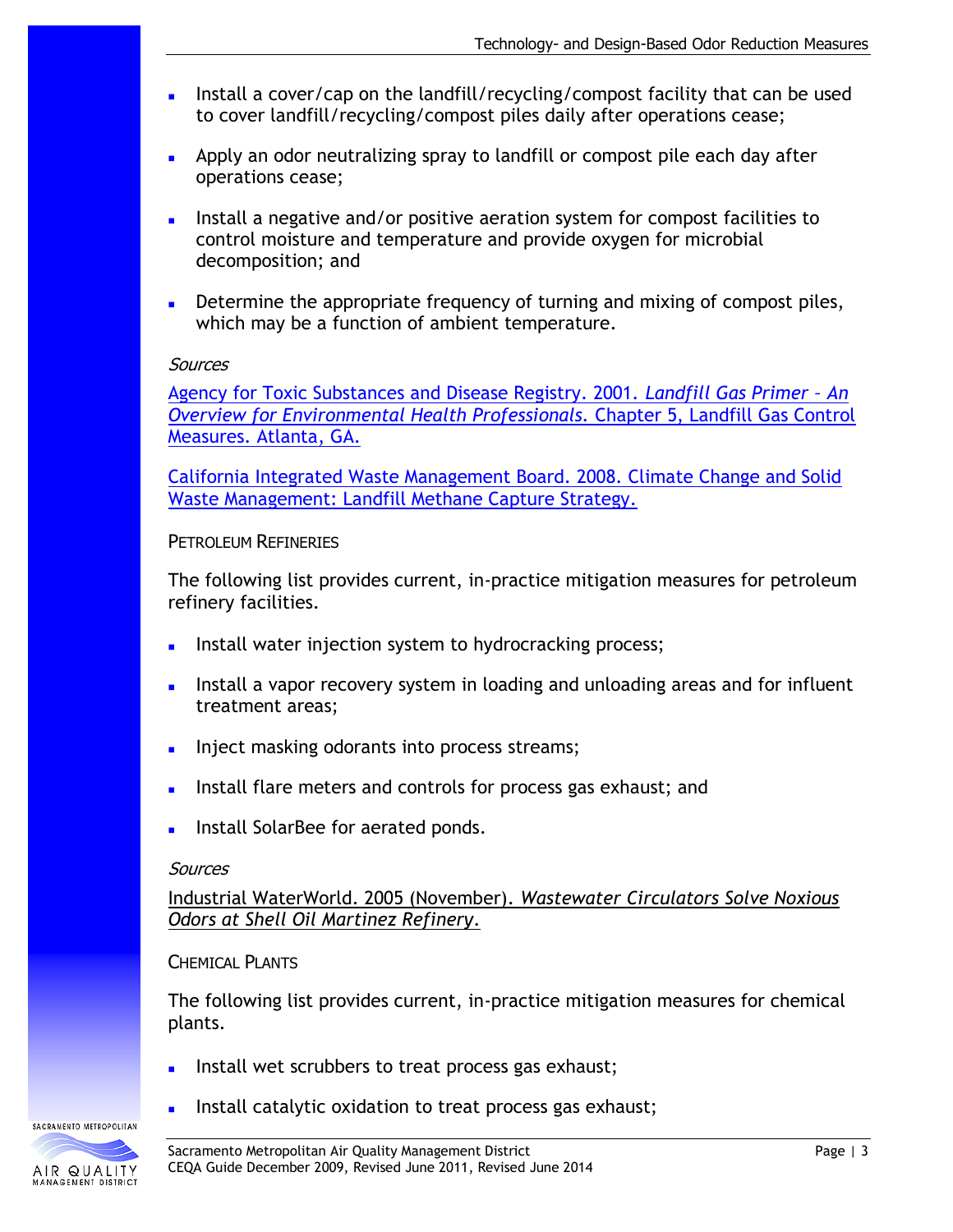- Install thermal oxidation to treat process gas exhaust; and
- Install carbon adsorption to treat process gas exhaust.

National Academy of Sciences. 1979. Odors from Stationary and Mobile Sources. Assembly of Sciences National Research Council. Washington, D.C.

### **FOOD SERVICE FACILITIES**

Typical odor emissions associated with food service providers include char broilers, deep-fryers, and ovens. However, food waste associated with food service providers can putrefy if not managed properly. Lead Agencies should evaluate the specific needs and circumstances of a project to assure the proper level and type of odor mitigation measures are implemented.

- Install integral grease filtration system or grease removal system in kitchen exhaust system;
- Install baffle grease filters in kitchen exhaust system to remove grease particles;
- Install electrostatic precipitator to kitchen exhaust system to remove odorous particulates from kitchen gas exhaust;
- To treat exhaust stack effluent from the building install disposable pleated or bag filters, activated carbon filters, oxidizing pellet beds, an incineration system to treat exhaust stack effluent; a catalytic conversion system to treat exhaust stack effluent; and
- Maintain proper packaging and frequency of food waste disposal to avoid generation of odiferous compounds.

#### **Sources**

D'Antonio, P. C. 2008. Grease Removal and Kitchen Exhaust Systems. Heating/Piping/Air Conditioning Engineering. HPAC Engineering.

AGRICULTURE AND LIVESTOCK OPERATIONS

The following list provides current, in-practice mitigation measures and management practices for agricultural land uses and livestock operations.

- Use geomembrane covers for manure storage;
- Use biocovers for manure storage;
- Install mechanical or gravity solid separation for lagoons;
- Install fine bubble aerator for lagoons;

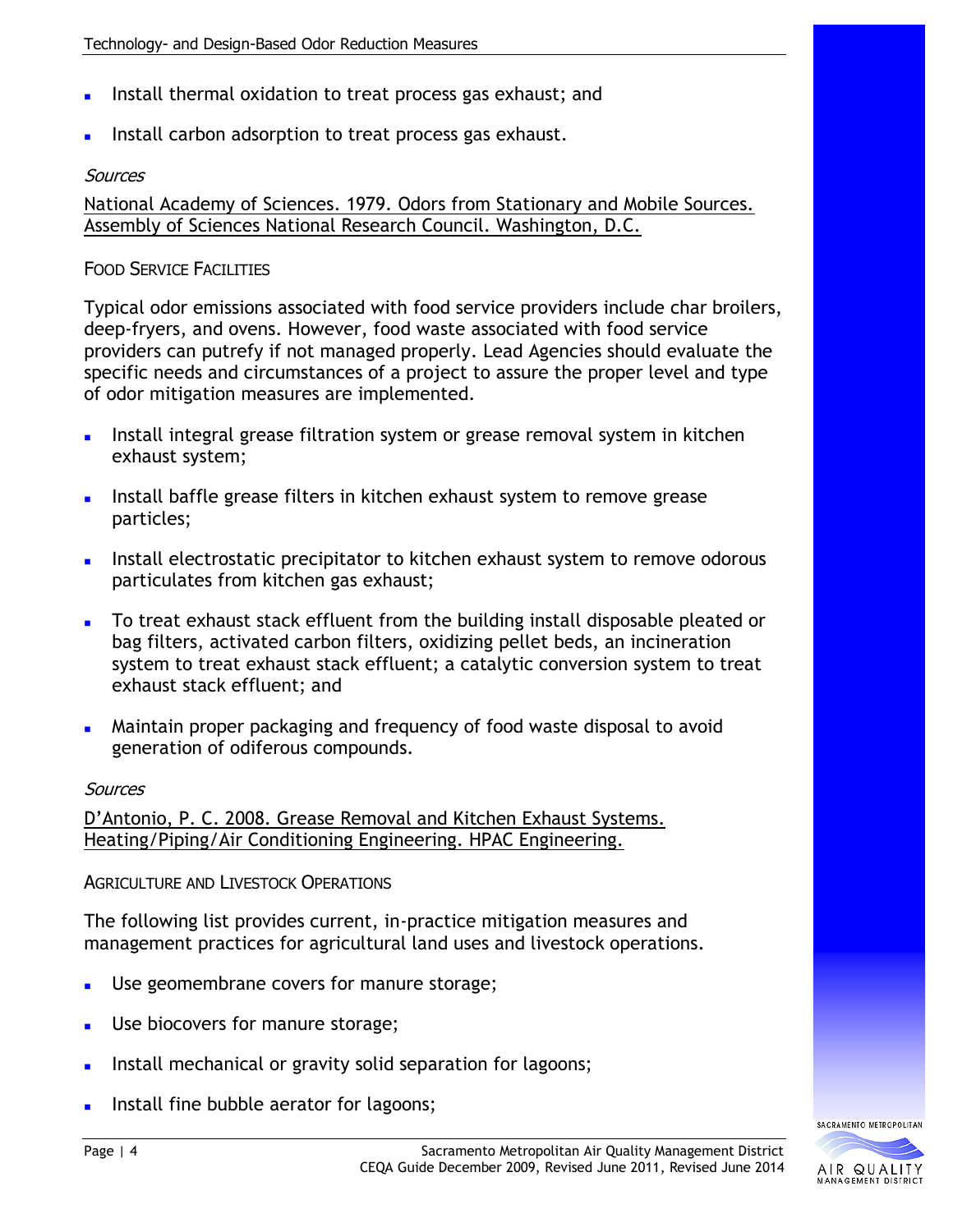- Install biofilters for ventilation of manure management buildings;
- Develop a diet manipulation program to minimize generation of odorous compounds from livestock manure;
- Install activated sludge treatment in lagoons and manure storage;
- **Install wet scrubbers on livestock building exhaust; and**
- Install air dilution system on livestock building exhaust.

[Peterson, T., and J. Lorimor. 1998. Try a Biocover to Reduce Odor.](http://www.extension.iastate.edu/Pages/communications/EPC/S98/biocover.html) *Odor and [Nutrient Management.](http://www.extension.iastate.edu/Pages/communications/EPC/S98/biocover.html)*

[Nebraska Department of Environmental Quality. 2005. Best Management Practices](http://www.deq.state.ne.us/Publica.nsf/0/eaa688e6c36a12b3862568be005c91aa?OpenDocument)  [for Odor Control.](http://www.deq.state.ne.us/Publica.nsf/0/eaa688e6c36a12b3862568be005c91aa?OpenDocument)

#### RENDERING PLANTS

Odiferous compounds generated by rendering plants tend to be highly offensive to the public. The main sources of odors from rendering plants include exhaust gas from within the facility and process wastewater. The following list provides current, in-practice mitigation measures to reduce the release of odors from rendering plants.

- Install a multi-stage wet scrubber on facility process exhaust;
- Install biofilters on facility process exhaust;
- Install venturi scrubbers or similar technology to remove particulate matter from facility process exhaust prior to treatment by scrubbers and biofilters;
- Install boiler incinerators to treat facility process exhaust;
- Install direct flame incineration or catalytic incineration to treat facility process exhaust;
- Maintain negative pressure within the rendering facility to minimize the release of fugitive odor emissions.
- Use chemical coagulation and dissolved air flotation (DAF) to remove proteins, fats, and oils from facility wastewater.
- Use activated sludge treatment to remove dissolved fraction of waterborne pollutants.